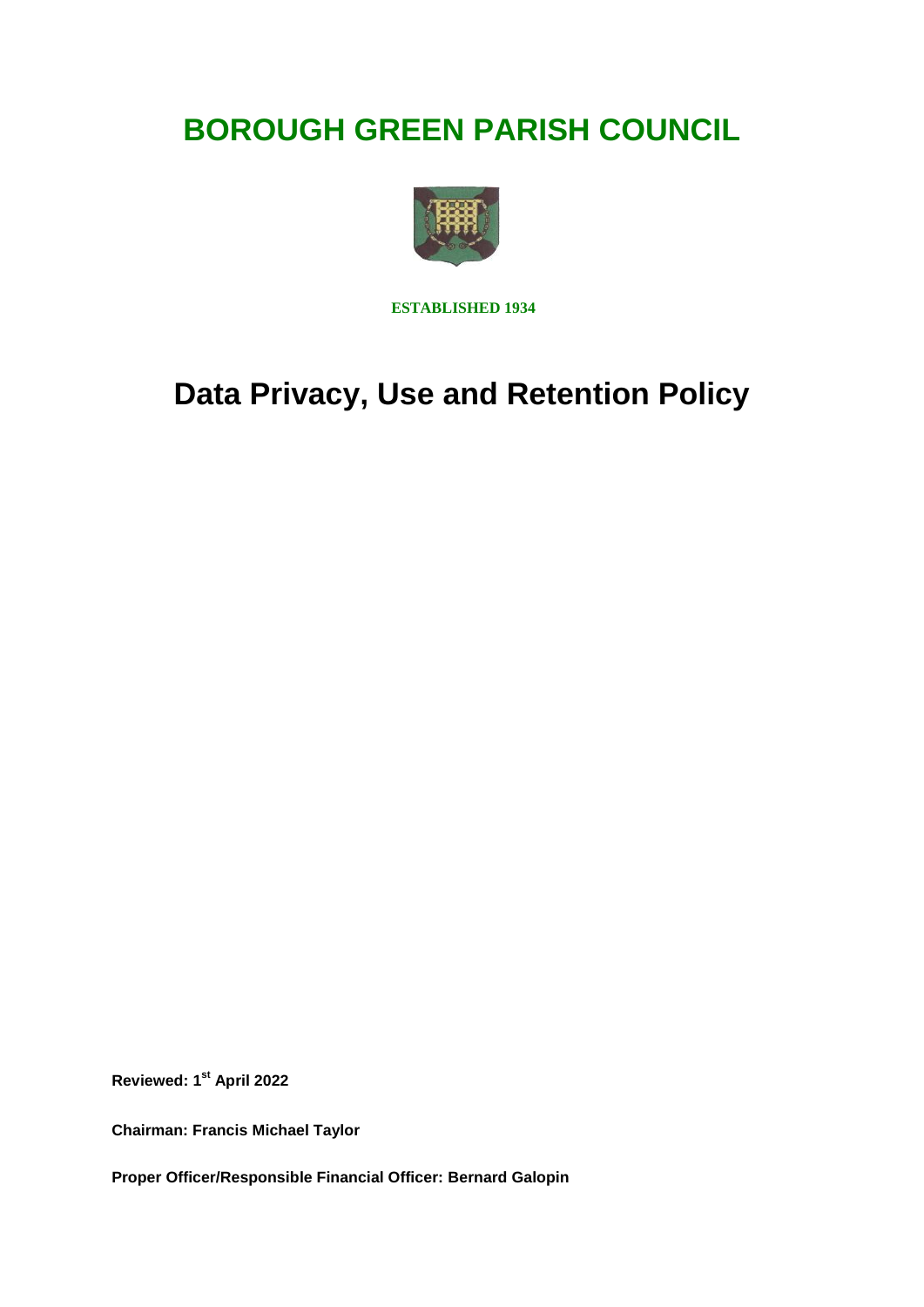## **Introduction**

As a public authority, Borough Green Parish Council will have access to personal data. The purpose of this document is to set out how the Council will store, use and retain personal data. Other data controllers the Council works with include the following:

- Local Authorities
- **Contractors**

The Council may need to share personal data that we hold with them so that they can carry out their responsibilities. If we and the other data controllers are processing personal data jointly for the same purposes, then the Council and the other data controllers may be "joint data controllers". This means that we are collectively responsible to you for your personal data.

Where each of the parties listed above are processing your data for their own independent purposes then each of us will be independently responsible to you and if you have any questions, wish to exercise any of your rights (see below) or wish to raise a complaint, you should do so directly to the relevant data controller.

## **The Council will process the following personal data where necessary to perform its tasks:**

- Names & Titles;
- Contact details such as telephone numbers, addresses, and email addresses;
- Where you pay for activities e.g. use of a council hall then financial identifiers, i.e. bank account numbers, payment card numbers, payment/transaction identifiers, policy numbers, and claim numbers.

## **The Council will comply with data protection law. This means that the personal data we hold must be:**

- Used lawfully, fairly and in a transparent way, i.e. justified.
- Collected only for valid purposes that we have clearly explained to you and not used in any way that is incompatible with those purposes, i.e. necessary and proportionate.
- Relevant to the purposes we have told you about and limited only to those purposes.
- Accurate and kept up to date.
- Kept only as long as necessary for the purposes we have told you about.
- Kept and destroyed securely including ensuring that appropriate technical and security measures are in place to protect your personal data to protect personal data from loss, misuse, unauthorised access and disclosure.

## **We use your personal data for some or all of the following purposes:**

- To contact you by post, email, telephone or using social media (e.g. Facebook, Twitter, WhatsApp);
- To maintain our own accounts and records;
- To notify you of changes to our facilities, services, events and staff, councillors and other role holders;
- To process relevant financial transactions including grants and payments for goods and services supplied to the Council;
- To allow the statistical analysis of data so we can plan the provision of services.

Our processing may also include the use of CCTV systems for the prevention and prosecution of crime.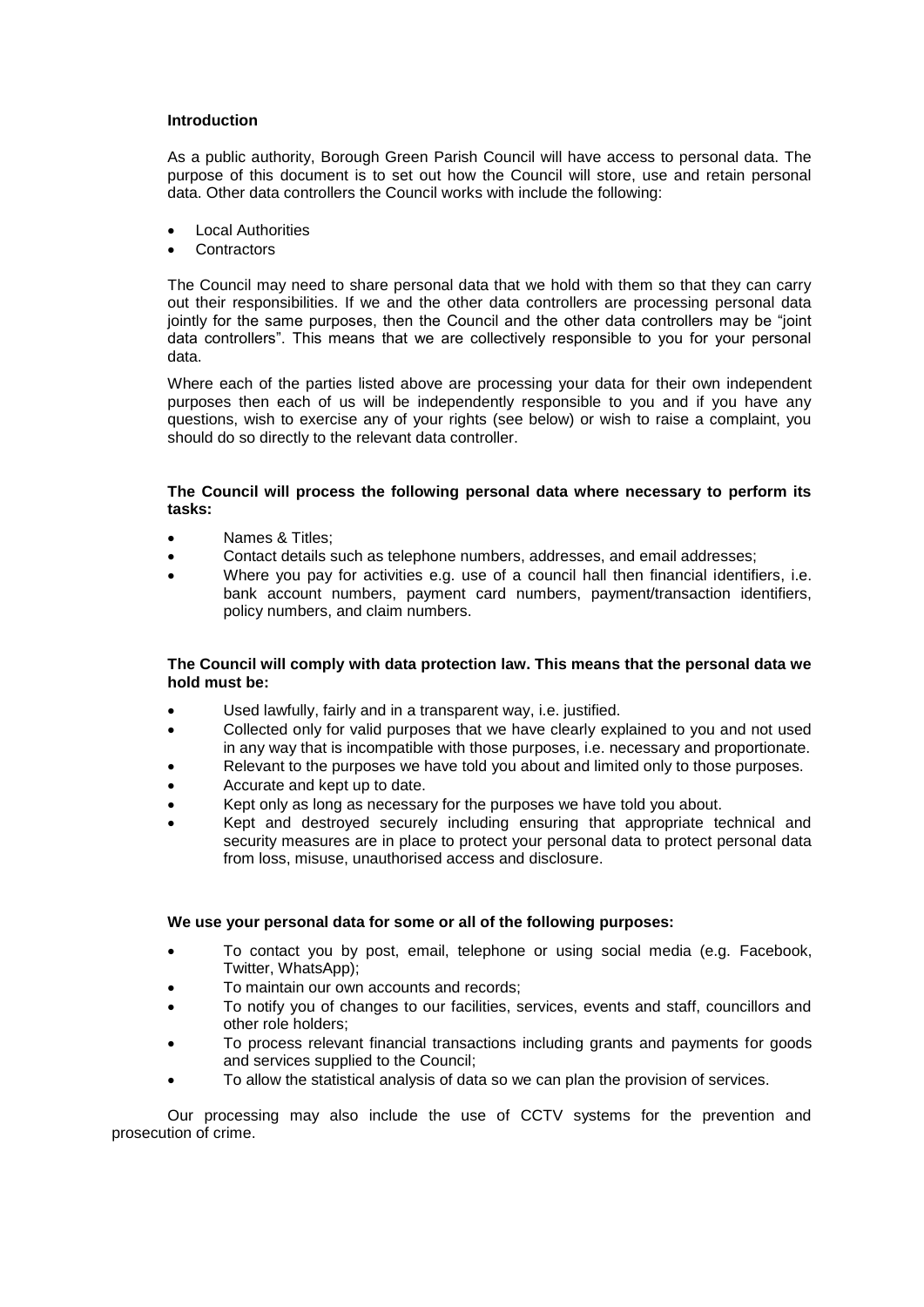## **What is the legal basis for holding, processing and retaining your personal data?**

Most of your personal data is processed for compliance with a legal obligation which includes the discharge of the Council's statutory functions and powers. Sometimes when exercising these powers or duties it is necessary to process personal data of residents or people using the Council's services. We will always take into account your interests and rights and ensure there are sufficient safeguards in place. This Privacy Notice sets out your rights and the Council's obligations to you.

We may process personal data if it is necessary and proportionate for the performance of a contract with you, or to take steps to enter into a contract. Sometimes the use of your personal data requires your consent. We will first obtain your consent to that use. The legal framework in which the Council operates within includes: The Human Rights Acts 1998 (Article 8 – Right to privacy), the Freedom of Information Act 2000 and the Data Protection Act 2018.

## **Sharing your personal data**

This section provides information about the third parties with whom the Council may share your personal data. These third parties have an obligation to put in place appropriate security measures and will be responsible to you directly for the manner in which they process and protect your personal data. It is likely that we will need to share your data with some or all of the following (but only where necessary):

- The data controllers listed above under the heading "Other data controllers the Council works with".
- On occasion, other local authorities or not for profit bodies with which we are carrying out joint ventures, e.g. in relation to facilities or events for the community.

## **How long do we retain your personal data?**

We will keep some records permanently if we are legally required to do so, e.g. financial records are retained for a minimum period of 8 years to support HMRC audits or provide tax information. We may have legal obligations to retain some data in connection with our statutory obligations as a public authority. In general, we will endeavour to keep data only for as long as we need it. This means that we will delete it when it is no longer needed. All information will be held securely and disposed of confidentially.

## **Your rights and your personal data**

You have the following rights with respect to your personal data. When exercising any of the rights listed below, in order to process your request, we may need to verify your identity for your security. In such cases we will need you to respond with proof of your identity before you can exercise these rights.

## **The right to access personal data we hold on you**

- At any point you can contact us to request the personal data we hold on you as well as why we have that personal data, who has access to the personal data and where we obtained the personal data from. Once we have received your request we will respond within one month.
- There are no fees or charges for the first request but additional requests for the same personal data or requests which are manifestly unfounded or excessive may be subject to an administrative fee.

## **The right to correct and update the personal data we hold on you**

 If the data we hold on you is inaccurate you can inform us and your data will be updated.